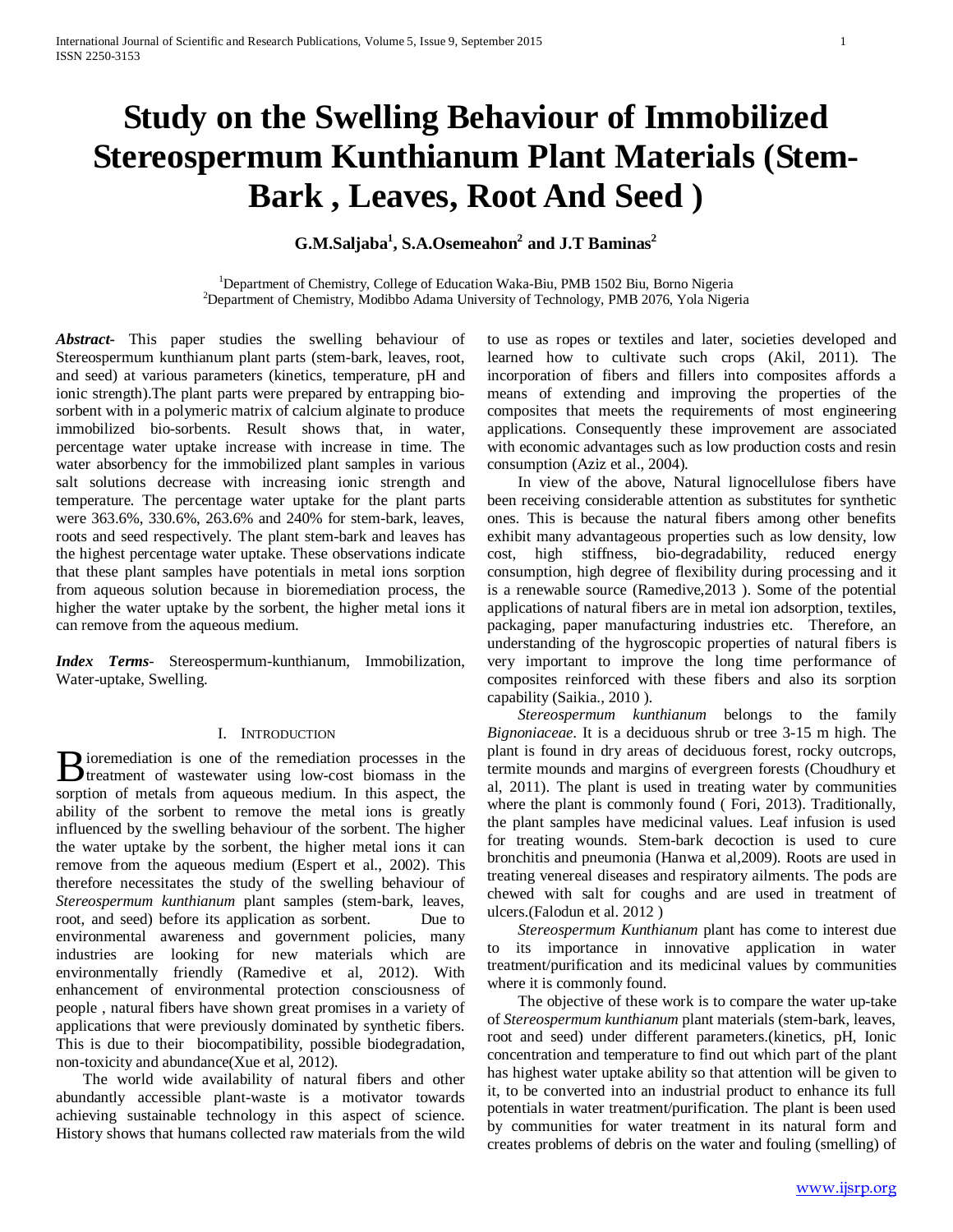water if it stays for more than 24 hours. Hence attention will be given to the plant part that has the highest water uptake ability for bioremediation process.

## II. MATERIALS AND METHODS

#### **Materials**

 Sodium- alginate, Calcium- Chloride, Sodium- Chloride, Hydrochloric- acid, Sodium- hydroxide. These chemicals were of analytical grade and were used as supplied. *Stereospermum Kunthianum* plant samples used (stem, leaves, root and seed ) was obtained from Creek in Waka-Biu, Borno state, Nigeria.

#### **Methods**

#### **Preparation of samples**

 The stem bark, root, and leave samples were freed from sand particles and dead dried tissues by carefully scraping with spatula and were chopped to pieces, air dried for two weeks, and the pods were collected and left to stand for a week for complete drying. The pods were broken with hand to expose the winged and coated seeds. The seeds were left to stand for 24 hours followed by removal of seed coat using local mortar and pestle. The broken seed coat and wings were blown off with the aid of gravitational forceand wind. The bear seeds obtained were milled into powder using pestle and mortar. The pulverized samples were stored in polyethylene bags for further analysis.

#### **Dissolution of plant samples**

 The dissolution of the *Stereospermum kunthianum plant sample* was done by weighing 4.00g of the stem bark powder and dissolved in  $100 \text{cm}^3$  of water and label mixture A, then the mixture poured into a separating funnel and allowed to stand for 12 hours for separation into various fraction. The process was repeated for root, leaves and seeds respectively.

# **Preparation of Sodium Alginate and Calcium Chloride to Immobilized Sample**

 Sodium alginate was prepared by weighing 4.00g and making it up to 100cm<sup>3</sup> mark with distilled water in a volumetric flask and left overnight for complete dissolution to give 4% w/w. 0.12M calcium chloride was prepared by weighing 26.28g into 1L volumetric flask and make up to the mark with distilled water (Wuyep et al,2007)

# **Synthesis of Immobilized Samples of** *Stereospermum kunthianum*

 25cm<sup>3</sup> viscous layers of dissolved *Stereospermum kunthianum* stem- bark sample was mixed with 25cm<sup>3</sup> of 4% stock solution of sodium alginate and stirred vigorously for even mixing in 250cm<sup>3</sup> beakers. The mixture was then transferred into another beaker containing  $30 \text{cm}^3$  of 0.12M calcium chloride solution. The reaction was allowed retention time of 1hour for complete precipitation. The precipitated blend solid of the stembark sample was filtered and dried at room temperature  $(30^0C)$ for 24hours. The dried solid were stored in polyethylene bag for further use, Wuyep (2007). The same procedure was repeated for the leaves, root and seed samples.

# **Determination of water uptake by the** *Stereospermum kunthianum* **Immobilized Samples.**

 The modified "Tea bag" method reported by Osemeahon et al, (2003) was employed in this study. This involves the insertion of 2g of clean dried immobilized sample of stem bark into a

transparent polyethylene bag, the assembly was weigh before adding 100ml of distilled water and was hermitically sealed and kept undisturbed for 24 hours at  $30^0$ C to attain equilibrium. At the end of the equilibrium period, the excess solution was carefully sucked out using micro syringe, the polyethylene bag with the wet sample was reweighed. The percentage water uptake was determined using the following equation.

Water uptake  $(\%) = (Wx - Wy/Wx \times 100/1)$ 

 Where Wx and Wy represent weight of the dry and wet immobilized blend samples respectively (Barminas et al., 2005).

## **Determination of the Effect of Time on Water Uptake by**  *Stereospermum Kunthianum*

 The effect of contact time on water uptake by *Stereospermum kunthianum* immobilized samples was determined at room temperature. 2 g of the immobilized stem was inserted in a polyethylene bag and weighed before adding 100ml of distilled water, using the modified tea bag method as reported earlier (Osemeahon, 2003). At the end of the equilibrium period, the excess water was sucked out using a micro syringe ,the polyethylene bag with the wet sample was reweighed, The percentage water uptake was determined at different time interval ranging from 60 minutes to 24hours. The process was repeated for the immobilized root, leaves and seed samples respectively.

# **Determination of the Effect of pH on Water Uptake by**  *Stereospermum Kunthianum*

 The water uptake behaviour of *Stereospermum Kunthianum* immobilized stem at different pH values (pH 2 - 12) was investigated at  $30^0C$  for 4 hours using the modified tea bag method. A standard of 1.0 M HCl and 1.0 M NaOH was used to adjust the solutions to the required pH as the case may be. At the end of the equilibrium period, the excess solution was sucked out using a micro syringe; the polyethylene bag with the wet sample was reweighed. The percentage water uptake was determined at different pH within the range stated above. The process was repeated for the immobilized root, leaves and seed samples respectively.

#### **Determination of the Effect of Ionic Strength on Water Uptake by** *Stereospermum Kunthianum*

 2.0 g of the clean and dried *Stereospermum kunthianum* immobilized stem-bark was inserted into a polyethylene bag and weigh before adding 100 ml of sodium chloride solution of various concentrations (0.1 M – 1.0 M w/w) using the modified tea bag method. At the end of the equilibrium period of 4 hours at  $30^{\circ}$ C, the excess solution was sucked out using a micro stringe; the polyethylene bag with the wet sample was reweighed. The percentage water uptake was calculated using the formula reported earlier (Barminas et al., 2005). The process was repeated for the *Stereospermum kunthianum* immobilized root, leaves and seed samples respectively.

# **Determination of the Effect of Temperature on Water Uptake by** *Stereospermum Kunthianum*

 The effect of temperature on water uptake by *Stereospermum kunthianum* was determined. 2.0 g of the immobilized stem-bark was inserted in a polyethylene bag and weigh before adding 100ml of distilled water, the polyethylene bag was sealed and allowed to stay for 4hours. The assembly was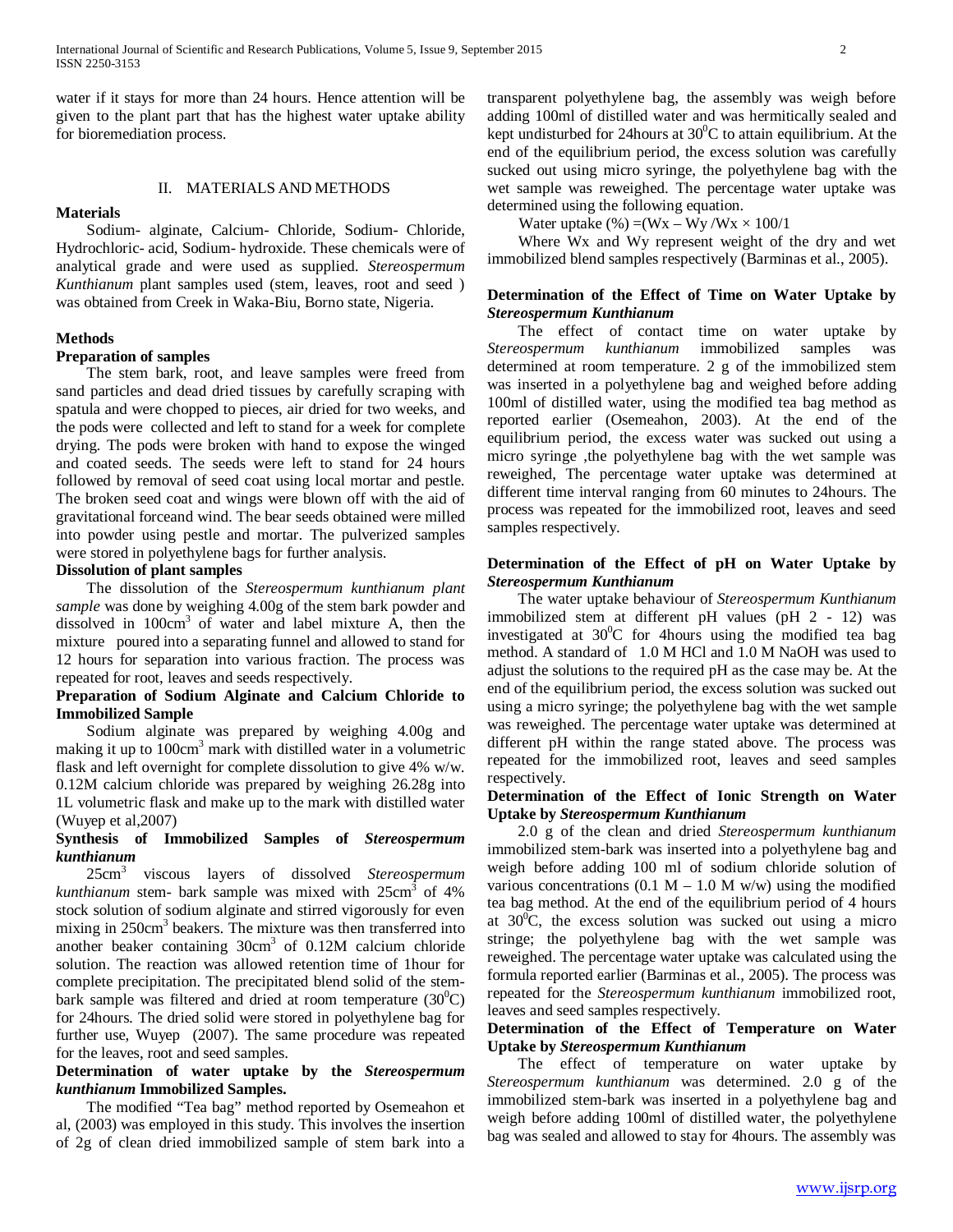kept at a constant temperature using a regulated water bath. At the end of the equilibrium period, the excess water was sucked out using a micro string, the polyethylene bag with the wet sample were reweighed. The percentage water uptake was determined as reported earlier. The procedure was repeated for various temperatures ranging from  $30^{\circ}$  to  $80^{\circ}$ C. The process was also repeated for the immobilized root, leaves and seed samples respectively.

#### III. RESULTS AND DISCUSIONS

**Sorption capacities of Different** *Stereospermum Kunthianum* **Samples** 

 Figure 1 presents the sorption capacities of different *Stereospermum Kunthianum* plant samples at room temperature for the sorption period of 24 hours. The result shows that stem have the highest water-uptake ability, followed by leaves, root and seed respectively.

 Plant natural fibers are made up of cellulose, hemicelluloses and lignin. The cellulose is held by amorphous hemicelluloses and fibers are cemented together in the plant by lignin. Lignocelluloses cell walls of plants contain hydroxyl and other oxygen containing groups that attract water through hydrogen bonding. The hemicelluloses are mainly responsible for water absorption. In view of the above, the stem-bark has the highest amount of hemicelluloses followed by leaves, root and seed respectively since it has the highest percentage absorption capacity.



**Figure 1: Absorption capacities of plant samples at 30<sup>o</sup>C** 

# **Effect of Time on Water uptake by** *Stereospermum Kunthianum* **Samples**

Result on contact time on percent water uptake at  $30^{\circ}$ c is shown on Figure 2. It can be seen that the rate of uptake of water by immobilized plant samples increases steadily up to 7 hours then began to fall slightly. The swelling kinetics for sorbent is significantly influenced by the swelling capacity and apparent density of the polymer.(Lee and Lin.,2000). Previous studies by (Osemeahon et al., 2003, Toti et al., 2002), supports the increase in the rate of water uptake with in the first few hours of this experiment. The swelling ratio increases with increase in time because the structure of the polymers affects the swelling of the samples depending on the composition of polymeric matrix. The

water sorption is caused among other factors by the hydrophilic nature of the plant samples.

 The swelling of plant samples in water is attributed to the interaction between the hydrophilic cellulose molecules of the plant samples fibers in water molecules .Cellulose which is the main constituents of plant fibers contain three hydroxyl (-OH) groups, these hydroxyl groups form hydrogen bonds between the cellulose molecules and exposing these bonds to water which causes them to be broken (Jayamol et al., 2001). The hydroxyl groups then form new hydrogen bonds with water molecules which cause swelling. When the plant samples are immersed in water, the hydrophilic fibers swell, and the high cellulose content in the plant fibers contributes to more water penetrating into the interface through the voids induced by swelling of fibers with time (Njoku and Obikwelu, 2008).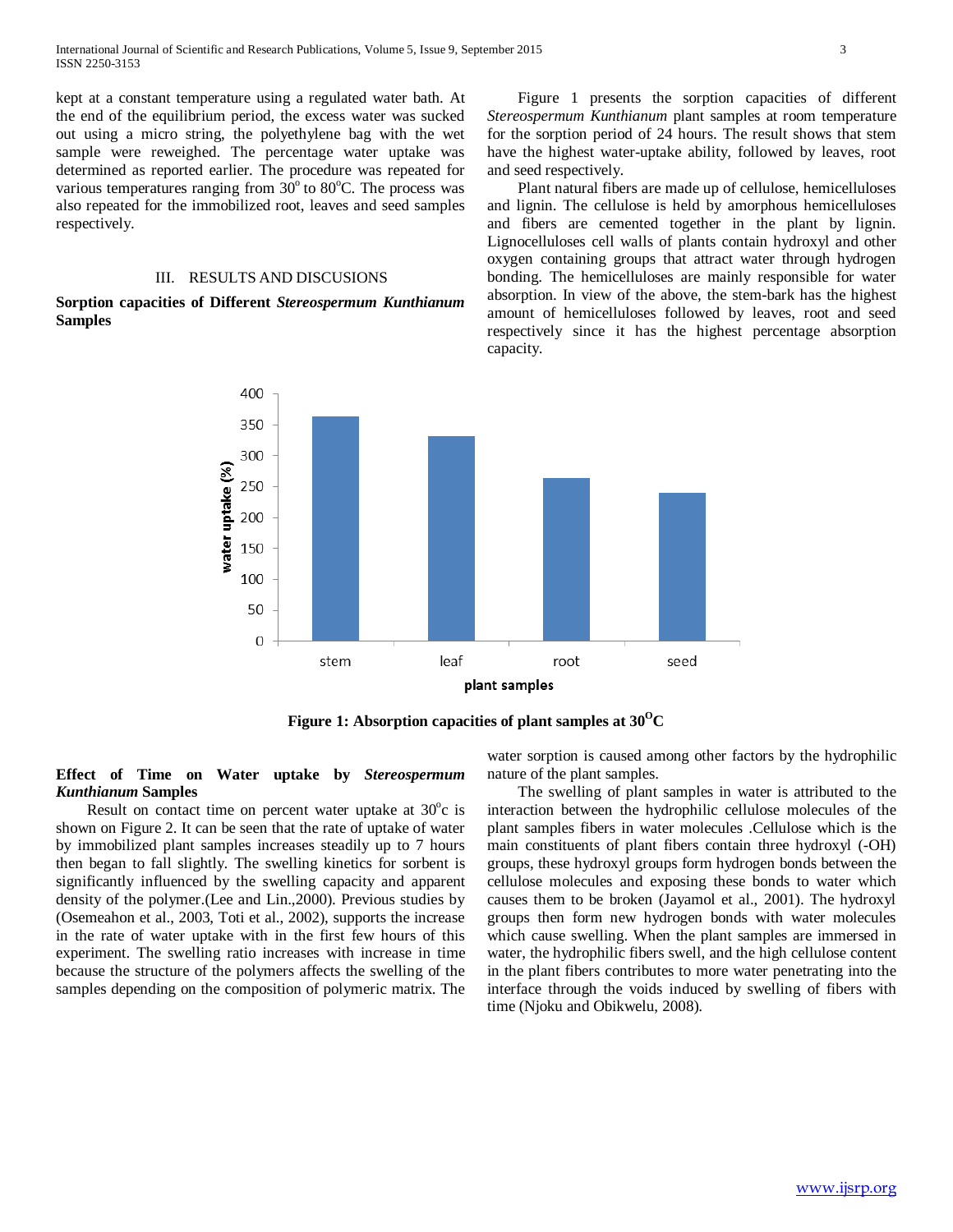

Figure 2: Effect of contact time on equilibrium mass % of uptake of water at  $30^{\rm O} \text{C}$ 

## **Effect of Temperature on Water Uptake by** *Stereospermum Kunthianum* **Plant Samples**

 Figure 3 is the effect of temperature on water uptake by *Stereospermum kunthianum* plant samples. The result showed that, water uptake decrease with increase in temperature. Decrease in water uptake by polymeric sorbents with increase in temperature was also reported by Osemeahon et al., 2003, Toti et al., 2002. Increase in temperature during water absorbency give more compacted form of membrane resulting in reduction of cross linking density of the membrane which causes the pore to be narrower and the suction sites be hidden or in accessible to the water molecules. (Barminas and Osemeahon, 2005). When the temperature is increased, the moisture saturation time is greatly shortened; weight gain is higher for samples at lower temperature than higher temperature (Dhakal et al., 2006). This is attributed to the fact that the water sorption as the temperature increases is governed respectively by the wetting of fibres and the capillary sorption process because of the heat involved. This is due to the hydrophilic property of cellulosic fibres as more water molecules penetrate into the micro cracks present in these fibres, making the fibres swell faster and eventually leading to failure of water uptake at higher temperature (Sombastsompop et al., 2004).



Figure 3: Effect of temperature on equilibrium mass % uptake of water at 30°c

## **Effect of pH on water uptake by** *Stereospermum kunthianum* **plant Samples**

 The effect of pH on *Stereospermum Kunthianum* plant samples on water uptake is presented on Figure 4. It can be observed that the plant samples absorbed less water in acidic solution than the alkaline solution. This is due to the change in the surface topography of the plant fibers as a result of replacement of hydroxyl group by hydrophobic esters in which chemical modification takes place as the acid substitute the cell wall hydroxyl groups making the surface more hydrophobic. (Sampathkuma et al., 2012). In all the figures of the plant samples, it was observed that water up-take increases with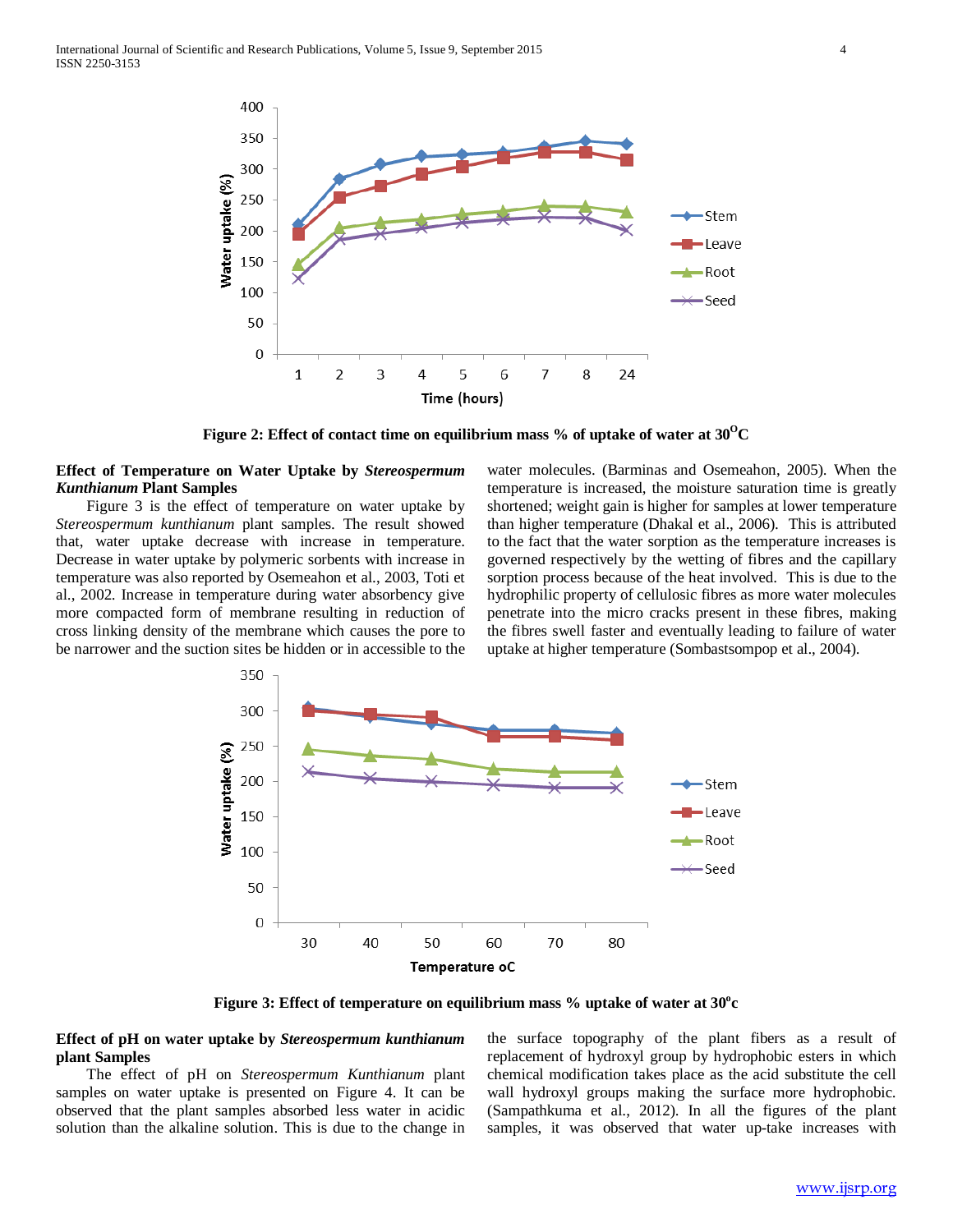change of the pH of the swelling medium from pH 2 to pH 6 and remain static at pH 7. As the pH of the medium increases from pH 8 to pH 12, there is significant increase of water absorption by all the plant samples. This is due to the fact that, at lower pH values the  $-CONH<sub>2</sub>$  groups do not ionize and keep the network at its collapse state. At high pH values it get partially ionizes and the charged –COOH groups repel each other leading to increase in swelling of the polymer .

 Similar observation was reported by Nkafamiya , Barminas and Osemeahon (2011), that hydrogels are pH sensitive. Also, it was reported that the swelling of microgels, prepared with grafting of poly onto guar gum, increases when the pH of the medium changes from acid to alkaline because of the saponification of the –CONH2 to the –COOH group (Soppimath et al.,2001).



**Figure 4: Effect of pH on equilibrium mass % of uptake of water at 30<sup>o</sup>** 

# **Effect of Ionic Strength on Water uptake by** *Stereospermum kunthianum* **plant Samples**

 Figure 5 is the percentage water uptake by *Stereospermum kunthianum* plant samples at various Ionic concentrations from 0.1 M to 1.0 M. The result shown on this figure indicate that the water absorbency for the immobilised plant samples in various salt solutions decrease with increasing ionic strength of salt solution. This result is attributed to the decrease in the expansion of the polymer network which was caused by repulsive forces of the counter ions on the polymeric chain shielded by the ionic charge .Therefore, the difference of the osmotic pressure between the polymer network and the external solution increased with increased in the ionic strength of the saline concentration. This is possible due to the difference in the ionic osmotic pressure between the plant samples and the external solution (Lee and Lin, 2000 ).



Figure 5: Effect of ionic strength on equilibrium mass % of uptake of water at 30°C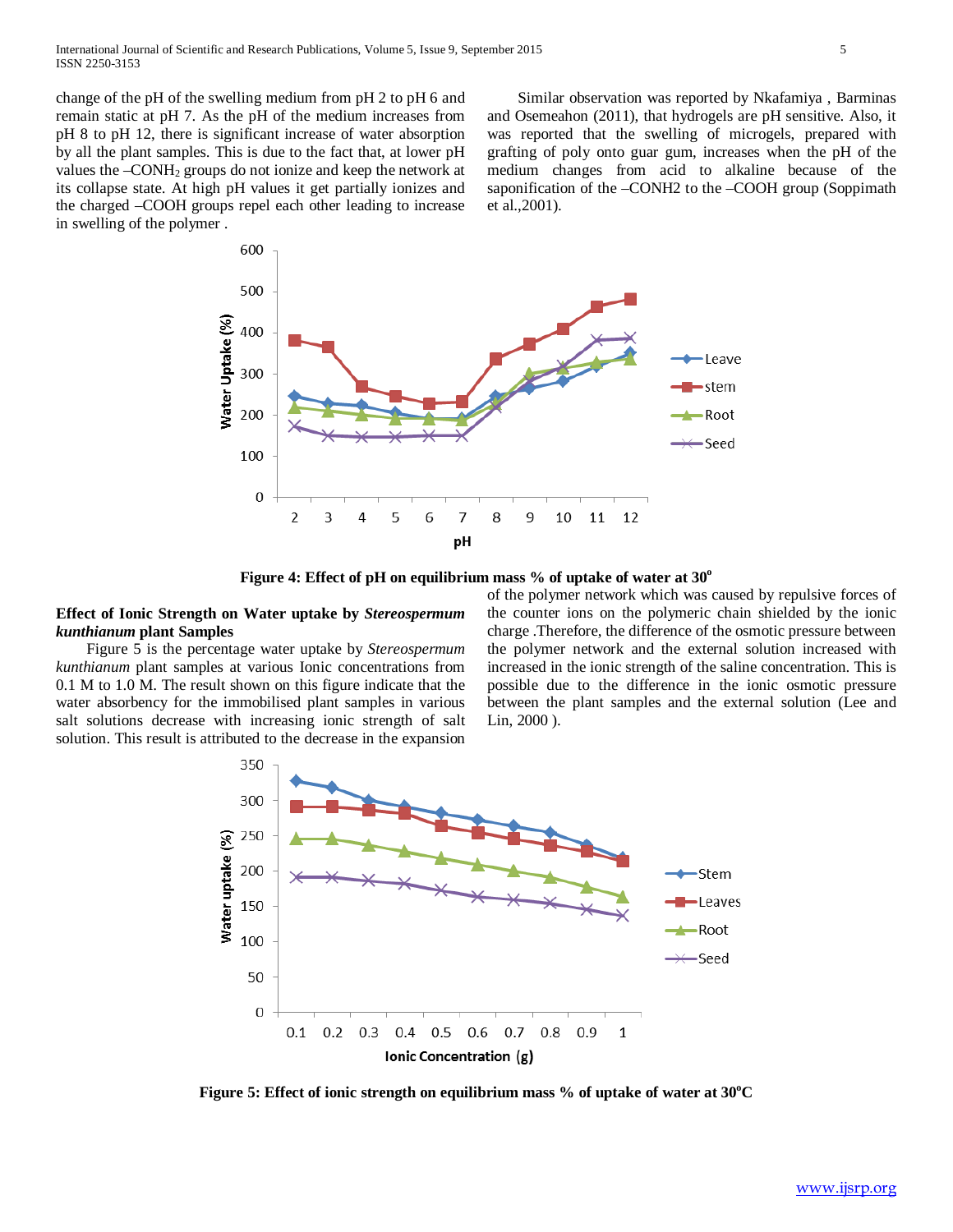#### IV. CONCLUSION

 The effect of water uptake by *Stereospermum kunthianum* plant samples has been studied at room temperature under various conditions of concentration, temperature, kinetics, ionic strength, and pH. Immobilization of *Stereospermum kunthianum* plant samples (stem-bark, Leaves, Root and Seed) was achieved by encaging them within stable polymeric matrix of calcium alginate. The results obtained from the water uptake were satisfactory. There was an increase in water uptake by the bio sorbents as contact time, pH of the medium and the concentration of *Stereospermum kunthianum* plant samples increases. While a decrease in water uptake was recorded as the temperature and ionic strength increases. Therefore, since *Stereospermum kunthianum* stem bark has high water uptake ability, it may be a good biomas in the sorption of heavy metals in aqueous solution.

#### **REFERENCES**

- [1] Aziz SH, Anseil MP.The effect of Alkalization and fiber Alignment on the Mechanical properties of Kenaf and Hemp bast fiber Composites .Journal of Composite Sciencse Technology 2008. 64:1219-1230.
- [2] Bamgbose JT, Dare EO, Samuel BJ, Ajaelu, JC. Swelling Equilibrium and Sorption **Kinetics** of polypropylene Composites vinyl Acetate. Journal of Chemical Society of Nigeria. 2007. 32(2): 144-150.
- [3] Barminas JT, Ajayi JO, Osemeahon SA. Development of Sodium alginate and Konkoli gum- grafted-polyacrylamide blend membrane. Science Forum J.Pure and Applied Science. 2005. 8: 70-79.
- [4] Choudhury.S, Datta. S, Talukdar.A.D,. Phytochemistry of the Family Bignoniaceae-A review. Assan University Journal of Science and Technology. 2011. 7(1):145-150.
- [5] Dhakal .H.N, Zhang.Z.Y,Richardson.M.O. Effect of Water Absorption in the Mechanical Properties of Hemp Fibre Reinforced Unsaturated Polyester Composites. Composites Science and Technology. 2006.
- [6] D. Saikia. Investigation on Structural Characteristics,Thermal Stability and Hygroscopicity of Sisal Fibers at Elevated Temperature. International Journal of Thermophysics. 2008. 2 (6) : 2215 -2225.
- [7] D. Saikia. Studies of Water Absorption Behaviour of plant fibers at Different Temperature. SInternational journal of Thermophysics . 2010. 31 (3-4):1020-1026.
- [8] Espert. A, Vilaplana.F, Karlsson.S). Comparison of Water Absorption in Natural Cellulosic Fibres from Wood and one-year Crops in Polypropylene composites and its Influence on their mechanical properties. Compos part A. 2002.35:1267-76.
- [9] Falodun.A,Qadir.I.M,Poh.C.F,Chouudhay.M.I. Bioactive Chemical Constituents of Stereospermum Kunthianum. Research Journal of phytochemistry. 2012. 3:35-43.
- [10] Gundiri.B.R,Khoathane.C, Anandjiwala.R.D,).Effect of Water Absorption on Mechanical Properties of Flax Fibre Reinforced Composites. ICCS T6- Manuscript. 2012.
- [11] H,M Akil, MF Omar, A Abubakar,. Kenaf Fiber Reinforced Composites, A Review. Journal Homepage: www.elsevier.com. 2011.
- [12] Hanwa.U.A, Musa.A.M, Sule.M.I, Ejala.A, Babale.A.. Isolation of 15α-Hydroxylean-12-ENE-3 from Stereospermum Kunthianum Plant. Nigerian Journal of Pharmaceutical Sciences. 2009. 8(2):13-17.
- [13] Jayamol.G.S.A Review of Interface Modification and Characterisation of Natural Fibre-Reinforced Plastic Composites. Polymer Engineering and Science. .2001. 28 (11) : 962.
- [14] Lee W and Lin G. Super- sorbent Polymeric material. Swelling behaviour of Polymeric Cross-linked Poly (Sodium acrylate Co-trimethyl-metaacryloli oxyethyl ammonium iodide) in aqueous olution. J. Appl. Polym.Sci. 2000. 79: 1165-1674.
- [15] Njoku.R.E,Obikwelu.D.O.N.. Swelling Characteristics and Tensile Properties of Natural Fibre Reinforced Plastic in Selected Solvents. Nigerian Journal of Technology. 2008. 27:2.
- [16] Nkafamiya II, Barminas JT, Aliyu BA,and Osemeahon SA.. Swelling Behaviour of Konkoli (maesopsis eminii) Galactomannan Hydrogels. International Journal of Plant Science . 2011.2(3):78-86
- [17] Osemeahon.S.A,Barminas.J.T, Aliyu.B.A and Nkafamiya.I.I..Application of Grafted Membranes for Sorption of Cd2+,Fe2+,and Zn2+ in aqueous Solution. African Journal of Pure and Applied Chemistry. 2008. 2(3):32-36.
- [18] Osemeahon SA, Barminas JT, Aliyu BA, Maina HM. Preliminary evaluation on the application of grafted membrane for sorption of copper and lead ions in aqueous solution. Int.Journal of Physical Science.. 2007.2(11): 294-299
- [19] Ramadevi.P, Dhanalakshmi.B Chikkol.V.S.. Influence of Esterification on the Water Absorption Properties of Single Abaca Fiber. Chemical Science Transaction. 2013.2(2): 413-422.
- [20] Sampathkumar.D, Punyamurthy.R, Bennehalli.B,. Effect of Esterification on Moisture Absorption on Single Areca Fibre. International Journal of Agriculture. 2012. 4: 227-229.
- [21] Sombastsompop.N, Chaochanchaikul.K..Effect of Moisture Content on Mechanical Properties, Thermal and Structural Stability and Extruded Texture of Poly (vinyl chloride) Wood Sawdust Composites. Polymer International Journal. 2004. 54: 1210-1218.
- [22] Soppimath KS, Kulkami AR, Aminabhavi TM. Chemical Modified Polyacrylamide-g-gum gum-based crosslinked anionic microgels as pH sensitive drug delivary systems:Preparation and Characterisation. J. Control Release. 2001. 75(3):331-345.
- [23] Srinivasa.C.V, Bharath.K.N.Water Absorption Behaviour of Areca Fibre Reinforced Polymer
- [24] Composites. International Journal of Materials and Biomaterials Application. 2012. 3(1&2):12-14.
- [25] Toti S, Mahadevappa Y, Kumaresh K, Soppimath S. Pervaporation Separation of water and acetic acid mixture through blend membrane of sodium alginate and guar gum grafted polyacrylamide. Journal of Appl. Polym. Sci. 2002. 83: 259 - 277.
- [26] Xue Yang, LD Chang,LQ Huang and WH Fan. New Materials and Processes. 2012. 476:1934-1938.
- [27] Wambua P, Ivena J). Natural Fibers: can they Replace Glass in Fibre Reinforced Plastics?. Composite Science Technology.2008. 63 : 1259 - 1264.
- [28] Wan.Y.Q, Wu.L.L, Yu.J.Y.. Study of Moisture Absorption Behaviour of Bamboo Fibres. Journal of Textile Research. 2004. 25 ( 3 ) : 14 - 16.
- [29] Wuyep.P.A,Chuma.A.G,Awodi.S.,and Nok.A.J. Biosorption of Metals from Refinery Effluent by Calcium alginate Immobilized Mycelia of Polyporus Squamosunolos. Science Research Essay. 2007. 2(7):217-221.
- [30] Yang.X. Cheng.L.D, Huang.L.Q. Study on the structure and Properties of Akund-Fibre. Applied Mechanics and Material Journal. 2012. 217: 617- 621.

#### **AUTHORS**

**First Author-**Gambo M. Saljaba, M.Sc, Ph.D( In View) Industrial Chemistry, Chemistry Department, College of Education Waka-Biu,Borno, Nigeria. E-mail gambosaljaba2@gmail.com. **Second Author-**S.A. Osemeahon, Associate Professor of Industrial Chemistry, Chemistry Department, Moddibo , Adama

University of Technology Yola,Nigeria, E-Mail—

sundayosemeahon@yahoo.com.

**Third Author-**J.T. Barminas, Professor of Physical and Industrial Chemistry. Chemistry Department, Moddibo Adama University of Technology Yola, Nigeria. E-mail bjtsware@yahoo.com.

**Correspondence Author—**Gambo M. Saljaba. E-mail gambosaljaba2@gmail.com